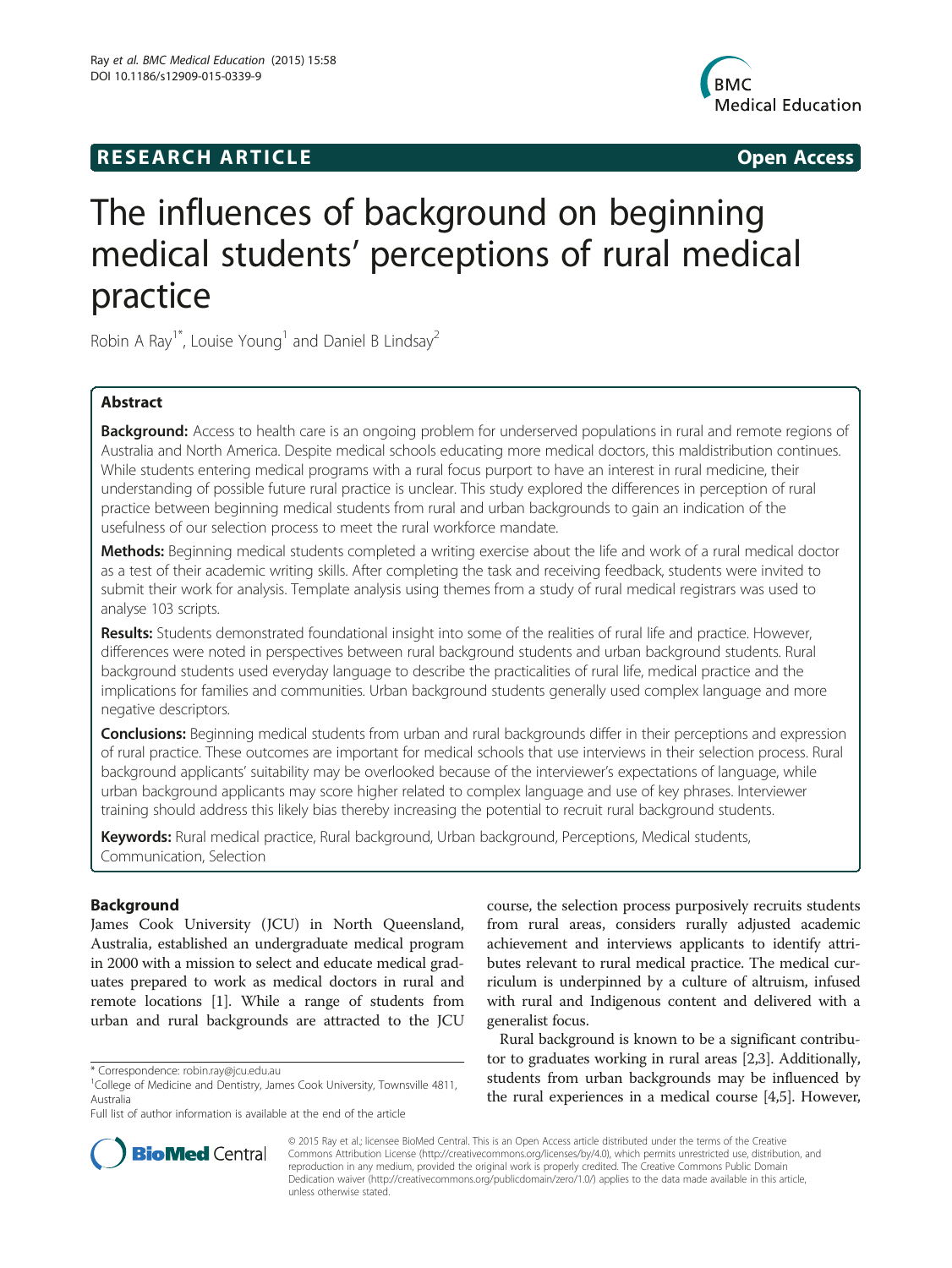little is known the about the differences between urban background and rural background students' perceptions of rural medical practice and how these are expressed in the early stages of their medical training.

In Australia in 2012, 15.0 million people (66% of the population) resided in major cities and 7.7 million (34%) resided in the rest of Australia [[6\]](#page-7-0). People in rural areas have access to less than half of the medical practitioners per capita when compared with medical practitioners per capita in metropolitan areas [[7\]](#page-7-0). Similar statistics are found in North America where 19.2 percent of the population, but only 11.4 percent of the nation's medical doctors, live in rural areas [[8\]](#page-7-0). This maldistribution of medical doctors results in large underserved populations highlighting the need for more medical students to train for careers in rural locations [\[9\]](#page-7-0).

Over the past 2 decades, the Australian Government has implemented schemes to increase the rural health workforce [[10\]](#page-7-0) and Australian medical schools are educating increased numbers of medical students with intakes more than doubling from 1335 in 2006 to a projected 3108 in 2014 [\[11](#page-7-0)]. Yet, while there are more qualified medical doctors, there is limited evidence that more medical doctors are working with underserved populations, especially in rural areas where surveys indicated that medical doctors numbers remained stable between 2008 and 2012 [[12\]](#page-7-0). A recent Rural Health Workforce report based on self reporting claimed an 8.1 percentage increase in the number of rural and remote general practitioners. However, as self reporting patterns fluctuate and the rural classification used in the reporting system changed since the last reporting period, this figure needs to be treated with caution [[13](#page-7-0)].

Previous studies have demonstrated that decision making about rural and remote practice is complex, predicated on many factors including rural experience, family issues, spouse with rural background, practice expectations, career pathway opportunities and social factors [\[3,14,15](#page-7-0)]. Some evidence suggests that clinical attachments during a medical course also contribute to rural practice intentions. However, evidence from North America and Australia is divided as to whether these attachments reinforce preliminary interests or engender new motivation for rural practice [\[16,17](#page-7-0)]. Given that multiple factors influence rural practice, assessing rural practice potential during the admission process remains a topic of conjecture as intent to and the actuality of rural practice are subject to many influences that are not measurable at the time of medical school admission. Selection based on academic achievement and non-cognitive variables such as communication skills and personality traits like empathy and openness is used widely by medical schools [\[18,19](#page-7-0)] to select applicants most suited to study and practice modern medicine. However, as most medical students are from higher socio-economic backgrounds many of whom have been educated in non-government schools [[20,21\]](#page-7-0), over emphasis on communication may preclude applicants from lower socio-economic backgrounds including rural applicants.

Selection processes at JCU include an interview where applicants have the opportunity demonstrate their suitability for our medical course. Given that JCU has a focus on graduating healthcare professionals to work in rural and remote areas, this study explored the differences in perception of rural practice between first year medical students from rural and urban backgrounds to gain an indication of the usefulness of our selection process to fulfil JCU's rural workforce mandate.

# **Methods**

# Recruitment and data collection

During week two of the first year of JCU's six year undergraduate medical program, students are required to complete an impromptu, defined topic, academic writing exercise. The purpose of this task is to assess students' academic writing skills to identify those who require remediation. This commonly occurring process was recognised as an ideal opportunity to collect data from these students in an unobtrusive manner.

After consultation with the first year co-ordinator, the beginning students were asked to write about the life and work of a rural medical doctor. Writing about this topic after students had been accepted into medicine avoided the interview response bias common to selection applications [\[22\]](#page-7-0). Data were collected during the second week of Bachelor of Medicine Bachelor of Surgery course in 2012 and 2013. Upon completion of the academic writing task, the project was explained to the students, they were given an information sheet and an opportunity to ask questions. After the writing tasks had been assessed, students were reminded about the study, then invited to retain their feedback page and submit their work for analysis.

Ethical clearance for the project was granted by JCU Human Research Ethics Committee. Consent was presumed when students voluntarily submitted their writing exercises through a secure assignment box in the foyer of the Student Education and Placement Unit.

## Data analysis

Template analysis [[23](#page-7-0)] enabled us to efficiently analyse the large amount of textual data from 103 writing exercises managed in NVivo qualitative software. Two authors (RR and DL) independently applied the processes of combining top down (known themes) and bottom up (identification of new codes), to test the relevance of existing themes and identify new ways of constructing and describing themes (see Figure [1](#page-2-0) Template analysis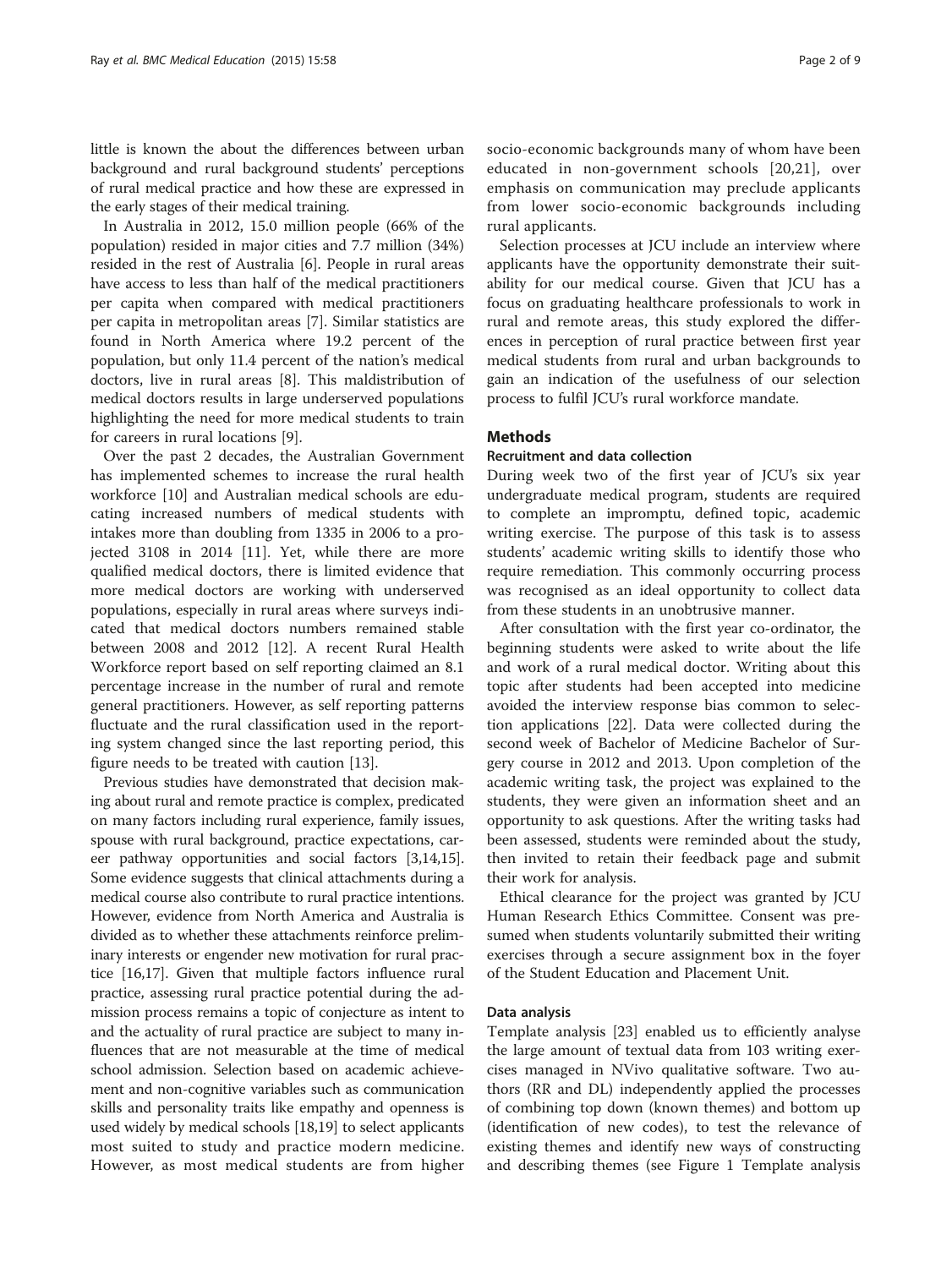<span id="page-2-0"></span>

flow chart). We began with a coding frame (template) generated by a previous study of the perceptions of rural generalist registrars [\[24,25\]](#page-7-0). Beginning analysis with an a priori template expedited the process as it provided codes and themes that could be compared and tested against the new data. The coding frame was then revised and adapted as new themes and codes arose from the data and existing themes were redefined by the current study [[26](#page-8-0)]. Codes and themes were then compared and discussion with input from the third author (LY) was used to resolve any discrepancies and refine themes.

During the process of analysis, differences in perception about rural practice were noted and we began to consider whether these differences were a result of students' location of origin. To test this impression, we accessed demographic data for both cohorts and cross referenced this with the student number recorded on each script. This enabled us to compare themes arising from data generated by students from a rural background with data from students with an urban background. Background was determined by home postcode with rural background being further defined as having completed 5 or more years of education in a rural location as classified by the Australian Standard Geographical

| Table 1 ASGC-RA classification system categories |  |  |  |
|--------------------------------------------------|--|--|--|
|--------------------------------------------------|--|--|--|

| ASGC-RA 5            | Very Remote Australia     |
|----------------------|---------------------------|
| ASGC-RA 4            | Remote Australia          |
| ASGC-RA3             | Outer Regional Australia  |
| ASGC-RA <sub>2</sub> | Inner Regional Australia  |
| ASGC-RA 1            | Major Cities of Australia |

Classification – Remoteness Areas (ASGC-RA) system (Table 1). These classifications are determined based on population size and the distance of a location from the nearest urban centre in relation to access to goods and services [[27](#page-8-0)].

Data were collected from students across the spectrum of location classifications with the majority classified as ASGC-RA 3–5 (Table [2](#page-3-0)). Data from International students were excluded from the analysis as their ASGC-RA equivalent could not be verified.

A significant delay in the return of the assessed writing exercise to students in 2013 contributed to a low response rate as students had lost interest in the academic writing feedback and this study despite several attempts to encourage participation.

# Results

Analysis revealed that data generated by entry level medical students from urban backgrounds expressed more negative codes (31) for perceptions of rural medical practice than their peers from rural backgrounds (25 codes). Conversely, data from rural students resulted in just over double the number of positive codes (55/27) (see Table [3\)](#page-3-0).

# Rural lifestyle

Previous research suggests that lifestyle factors are can be important barriers to the likelihood of rural practice [[3,15\]](#page-7-0). Students from urban backgrounds wrote about difficulties in making a transition from urban living to rural living citing limitations on social life and privacy, the loss access to technology and limited sporting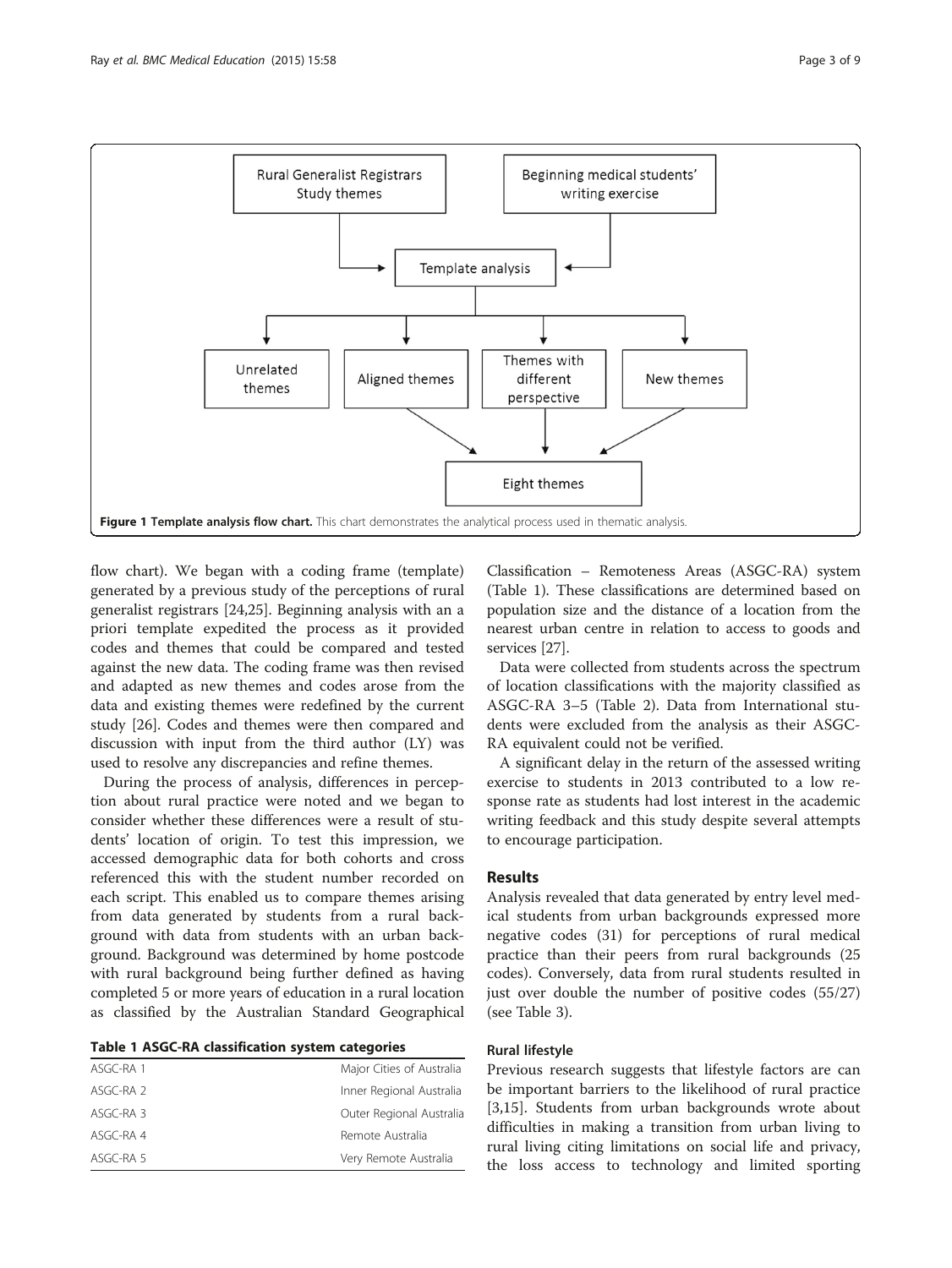|           | Participant | Non-participant |               | Participant | Non-participant |
|-----------|-------------|-----------------|---------------|-------------|-----------------|
| ASGC-RA 1 |             |                 | ASGC-RA 3-5   | 46          |                 |
| ASGC-RA 2 |             | 74              | International |             | $4^{\circ}$     |

<span id="page-3-0"></span>Table 2 Respondents and non-respondents by background as classified by ASGC-RA

facilities. One student used the word "sacrifice" adding more poignancy to their perception of the lifestyle loss. The impact on families including schooling for their children and employment for partners was also a concern that was supported by rural background students. Regardless of background, students identified difficulties with the life work balance. However, many rural background students also enthusiastically described the opportunities for social interaction suggesting that rural living enabled the building of sustaining relationships that were important for both medical practice and living rurally (Table 4).

# Pressures of the job and isolation

The demands of rural practice were categorised under the themes of pressure and isolation. Most students regardless of background described isolation and job pressure as having a negative impact on the medical doctor (Table 3 indicates 12 negative codes for urban background students and 10 for rural background students). However, urban background students perceived the problems as originating from the need to work long hours with little access to technology and other medical facilities, as well as being on constant call. While the long hours were acknowledged by rural background students, these students added more emphasis to the lack of a professional network to support decision making, the wider impact on quality of care, and the personal toll on the medical doctor in terms of mental health. Community reaction to mistakes was also highlighted by one rural student (Table [5](#page-4-0)).

While the theme of limited resources also generated negative perceptions of rural practice as was expected (Table 3 records 8 negative codes for urban and 5 negative codes for rural); urban background students overtly described more of the stress and strain created: "being away from other doctors also would then mean more

| <b>Theme</b>                         | Urban background |                 | Rural background |                 |
|--------------------------------------|------------------|-----------------|------------------|-----------------|
|                                      | <b>Positive</b>  | <b>Negative</b> | <b>Positive</b>  | <b>Negative</b> |
| Rural lifestyle                      | 2                | 7               | 9                | 3               |
| Pressure of the job<br>and isolation |                  | 12              | 2                | 10              |
| Limited resources                    | 2                | 8               | 2                | 5               |
| Dr/patient relationship              | 3                |                 | 10               | 3               |
| Diversity of practice                | 7                |                 | 15               | nil             |
| Making difference<br>in community    | 10               | nil             | 18               | nil             |

accountability for the doctor which could cause emotional strain and affect their confidence in treatment". However, the pervading negative attitudes were balanced by three students of urban background and four students or rural background who expressed the possibilities for innovation and skill development that occur when resources are limited (Table [6](#page-4-0)).

#### Medical doctor-patient relationship

Most rural background students wrote something about the medical doctor patient relationship, while only half the urban background students mentioned this relationship as part of rural medical practice. The statements from urban background students were more notionally constructed emphasizing the importance of the medical doctor's

#### Table 4 Theme 1 rural lifestyle

| Urban background | · "Rural doctors coming from larger cities will<br>have to sacrifice the lifestyle they are used too,<br>including technological advantages and reliance<br>on co-workers and partners."                                                                                                                                                                     |
|------------------|--------------------------------------------------------------------------------------------------------------------------------------------------------------------------------------------------------------------------------------------------------------------------------------------------------------------------------------------------------------|
|                  | . "The main concern faced by many rural doctors<br>would be adapting to the lifestyledue to the<br>smaller population, it would be hard for the<br>doctor to separate work and social life and<br>privacy could become a problem."                                                                                                                           |
|                  | • "In comparison to metropolitan areas, there<br>are often significantly less facilities available<br>These factors can often lead to greater hardships<br>in dealing with stress and finding enjoyment. Also,<br>social interaction can be difficult due to<br>geographic factors, resulting in isolation and<br>in more severe circumstances, depression." |
|                  | • "Rural doctors can also face the challenge of<br>finding schools for their children and work<br>for their partner."                                                                                                                                                                                                                                        |
| Rural background | • "For many, adapting to a small community<br>poses some challenges and rewardsits more<br>difficult to stay at the right balance of casual<br>and professional, placing further stress on the<br>physician."                                                                                                                                                |
|                  | · "There is a wonderful social aspect, which allows<br>the doctor to connect with their community and<br>colleagues in a way that would not be possible<br>for a doctor in a metropolitan area."                                                                                                                                                             |
|                  | • "Obviously not the same variety of entertainment<br>one will find in a city but by forming relationships<br>with the locals, it is easy to maintain a good<br>social life as well."                                                                                                                                                                        |
|                  | . "The singularly most worthwhile aspect of being<br>a rural doctor is the lifestyle. Despite being on call,<br>the laid back, calm rural atmosphere creates an<br>experience that it is better felt than described."                                                                                                                                        |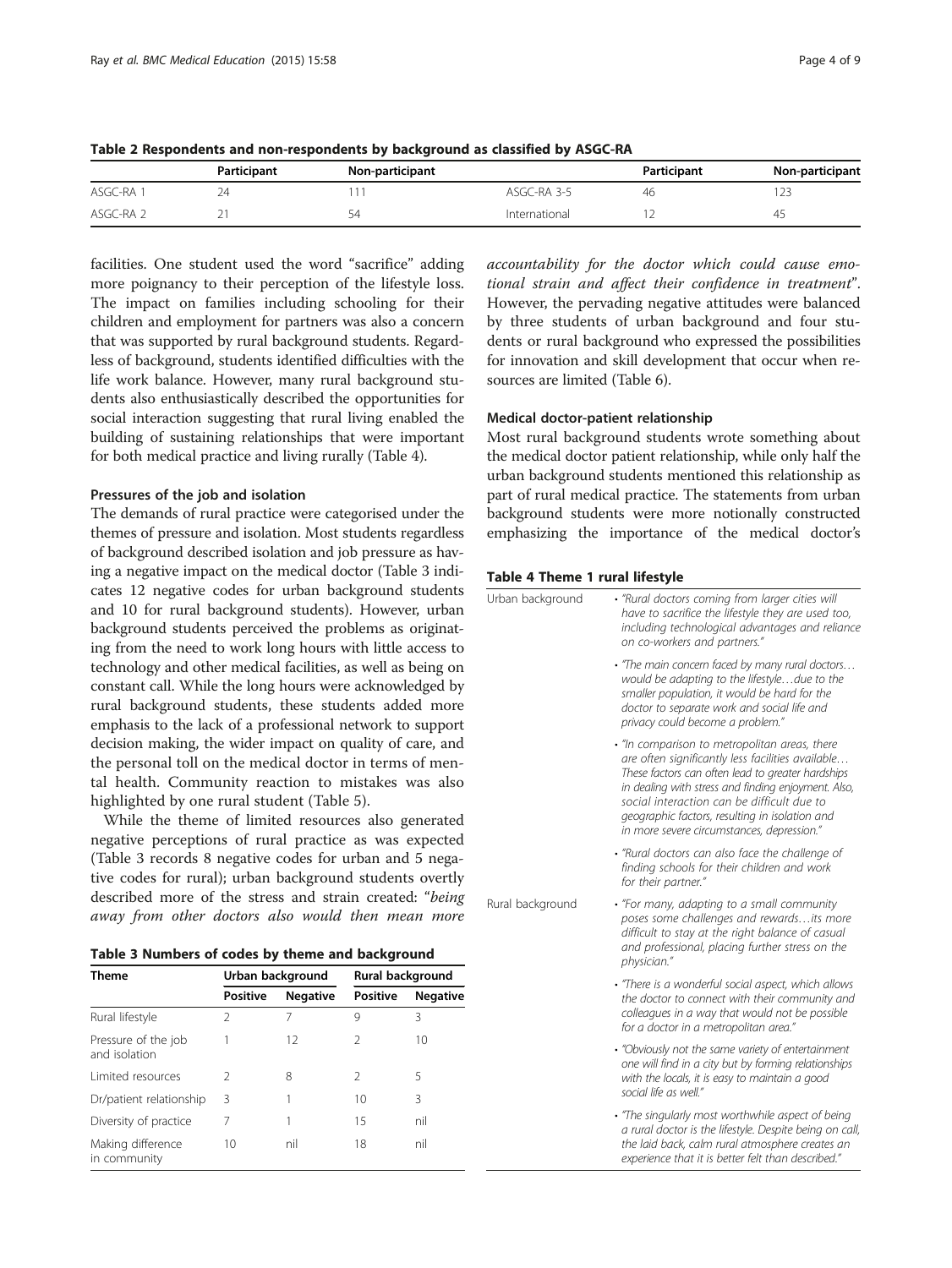#### <span id="page-4-0"></span>Table 5 Themes 2 and 3 pressures of job and isolation

| Urban background | • "There's a whole lot of hard work with little<br>acknowledgement. A rural doctor is understaffed,<br>under resourced and constantly fighting a battle<br>that never seems to end."                                                                              | Urb |
|------------------|-------------------------------------------------------------------------------------------------------------------------------------------------------------------------------------------------------------------------------------------------------------------|-----|
|                  | • "A rural doctor may be placed on-call more often<br>than a city doctor, or even permanently. This can<br>make it hard to separate work and life for rural<br>doctors."                                                                                          |     |
|                  | • "You are one of the very few doctors within a<br>certain area and may be required to be extensively<br>'on call'."                                                                                                                                              |     |
|                  | • "At times you could feel disconnected from the<br>world. Distance from family and technology often<br>hinders and fogs the decision making."                                                                                                                    | Rur |
| Rural background | · "Rural GPs may also find, particularly in small<br>communities, that there may be a sole practitioner<br>or have limited colleagues  can lead to a sense of<br>professional isolation whereby rural GPs can't afford<br>the luxury of a direct second opinion." |     |
|                  | . "Rural doctor may be it driving seven hours to run<br>a clinic or being the only doctor in the town<br>hospitalthere may be times when isolation can<br>be overwhelming effecting their mental health."                                                         |     |
|                  | • "If the doctor makes a wrong decision regarding<br>the treatment of a patient, he would be defamed<br>quite quickly in the community."                                                                                                                          |     |

position with the patients and his or her standing in the community. While rural background students acknowledged the potential confidentiality issues that arise in small communities, their statements were nuanced more personally reflecting a closer bond between medical doctors and patients that may be continued over a long period of time (Table 7).

# Diversity of practice

Although rural background students wrote about the diversity of practice three times more often than urban

## Table 6 Theme 4 limited resources

| Urban background | • "The professional skills of a doctor may also benefit<br>from lack of funding and resources, encouraging<br>creative treatment methods and ideas."                                                                                                                                               |
|------------------|----------------------------------------------------------------------------------------------------------------------------------------------------------------------------------------------------------------------------------------------------------------------------------------------------|
|                  | • "Rural hospital is likely to lack the same resources<br>found in a metropolitan areathis limitation<br>forces a doctor to become more innovative, relying<br>on their knowledge and that of their peers to<br>improve patient outcomes."                                                         |
| Rural background | • "forced to adapt to the new situation; developing<br>new skills that would not be in the skill set of urban<br>doctors towns with less sophisticated technology<br>will allow for practitioners to develop new skill set."                                                                       |
|                  | · "Rural doctors tend to treat more patients due to<br>the shortages experienced in remote areas. As a<br>result, rural doctors have become efficient in<br>diagnosing patients with the absence of additional<br>evidence by developing history taking skills and<br>additional research skills." |

| Urban background | • "It is important to be able to build solid trusting<br>relations with patients as life and work are more<br>closely linked in small communities as friends may<br>also be patients."                                                                                           |
|------------------|----------------------------------------------------------------------------------------------------------------------------------------------------------------------------------------------------------------------------------------------------------------------------------|
|                  | • "Working in a rural community means privacy<br>concerns are more palpable than if the doctor<br>was working in the city."                                                                                                                                                      |
|                  | . "It is highly important that the doctor presents<br>him/herself in a trusting, helpful and knowledgeable<br>manner in order to gain the respect and trust of<br>community members."                                                                                            |
| Rural background | • "It is likely that if a patient walks into his office,<br>there would be no need for introductions to be<br>exchanged. However, a small slip of the tongue<br>could lead to a major confidentiality issue which<br>in turn could lessen a communities faith in the<br>doctor." |
|                  | • "Rural doctors have a deeper understanding of<br>what their patients do and why their health is<br>important, as a result they are better equipped<br>to treat them."                                                                                                          |
|                  | • "Provides opportunity to see patients from the<br>beginning to the end of their treatments, forming<br>bonds with the community members and gaining<br>respect and satisfaction."                                                                                              |

background students, there was little difference in the content expressed by both groups of students. Small variations occurred in a few papers when some of the rural background students provided more specific detail about types of patients or presenting conditions, and one urban student identified the need for additional reading and research to manage the range of practice (Table 8).

# Making a difference in the community

Data under the theme of making a difference in the community as generated by rural background students

# Table 8 Theme 6 diversity of practice

|                  | Urban background • "A much greater diversity of cases and the lack of<br>speciality doctors means the doctor would see all<br>parts of the medicine branch."                                                                                               |
|------------------|------------------------------------------------------------------------------------------------------------------------------------------------------------------------------------------------------------------------------------------------------------|
|                  | • "Doctors who work in these areas deal with a variety<br>of different cases that they may not usually treat. A<br>rural doctor will have to do additional reading and<br>research to extend their knowledge of medicine in<br>order to treat such cases." |
| Rural background | · "Rural work gives rural doctors a chance to practice<br>medicine across a wide variety of disciplines, rather<br>than just one sub-speciality."                                                                                                          |
|                  | . "Rural doctors handle the diversity of illness due to<br>exposure to livestock and injury though the handling<br>of farm equipment is far greater."                                                                                                      |
|                  | • "Indigenous health is a priority area for rural doctor,<br>they need to be trained to not only know about the<br>specific health needs of indigenous people, but also<br>work alongside them to promote positive health<br>outcomes."                    |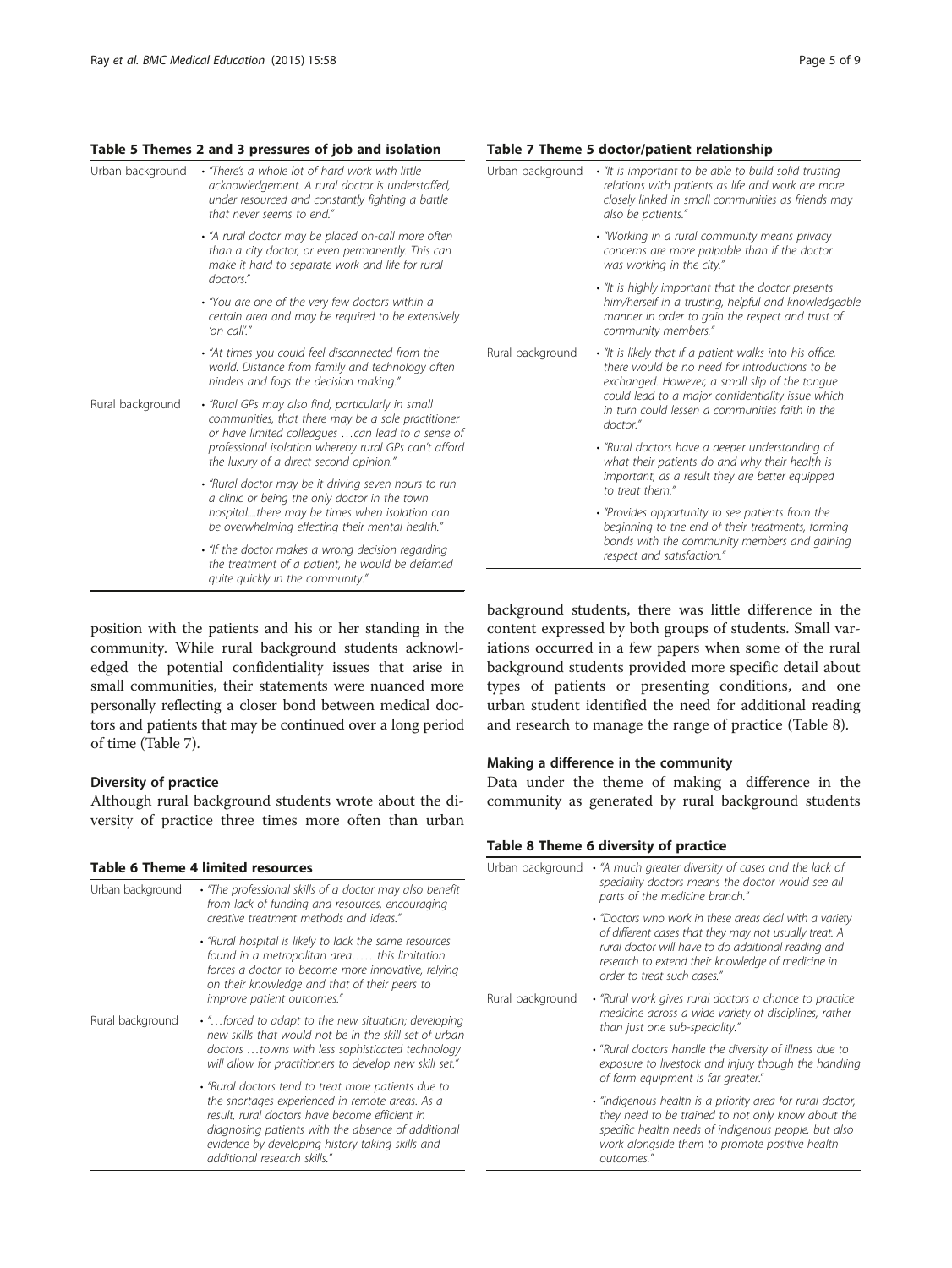#### Table 9 Theme making a difference in the community

| • "Rural doctors have a tough life, but their efforts<br>will be forever a mark on an appreciative,<br>under-privileged community."                                                                 |
|-----------------------------------------------------------------------------------------------------------------------------------------------------------------------------------------------------|
| • "Rural practice gives you immense satisfaction<br>of knowing you are assisting underserved<br>populations."                                                                                       |
| · "Rural areas hold an untapped resource potential,<br>providing rural doctors with the opportunity to<br>contribute to the body of knowledge on rural,<br>remote, tropical and indigenous issues." |
| • "Doctors are able to form close-knit networks<br>with their communities and are often seen as a<br>mentor, listener and even friend."                                                             |
| · "Working in a small community and developing<br>strong relationships, they will feel they are making a<br>substantial difference to the well-being of the town."                                  |
| • "Building of relationships within the community<br>offers the moments that can make a difference to<br>healthy outcomes for the doctor, their family and<br>the community."                       |
|                                                                                                                                                                                                     |

again reflected more personal nuances when students described the medical doctor's relationship with the community as both professionally and socially rewarding, implying a mutuality of benefits. About one third of the urban students wrote under this theme, several using complex language and key phrases without any supporting detail, indicating more of a theoretical approach to rural medical practice (Table 9).

# **Discussion**

Our study suggests that medical students entering the JCU medical course which is focused on rural and remote medical practice, begin the course with a mixture of experientially and notionally informed perceptions about their possible future area of practice. Using these two frames (experiential and notional), two outcomes emerged. First, descriptions of the broad diversity of practice, challenges of isolation, long hours and access to resources as documented in other studies, were well represented in our data [[4\]](#page-7-0). Second, while data from students with rural and urban backgrounds reflected both positive and negative codes, none of the students portrayed rural life as an idyllic existence, nor did they overlook the downsides of rural medicine [\[28\]](#page-8-0).

Most importantly for the selection of medical students for future rural practice, our study highlighted a difference in the way students from rural backgrounds perceive rural life and medical practice when compared with their counterparts from urban backgrounds. Urban background students expressed more negative statements than rural background students and tended to use more complex, sometimes emotive language, while rural background students provided more personally nuanced everyday language descriptions.

#### Perceptions of rural practice

Rural background students reflected their lived experience through recognizing more of the practicalities of rural life and the implications for families and communities. Their writing contained specific detail including possible scenarios such as "driving four hours", and facing the reality of equipment limitations and "making do". They also saw opportunities for the medical doctor to be innovative and to manage with fewer resources. On the other hand, the writings of urban background students were expressed in more general terms, using key words and phrases often with little explanation. Educationalists propose that spoken language often assumes implicit knowledge and therefore is less detailed, whereas there is an expectation that written language will be more explicit [\[29\]](#page-8-0). Applying this finding to the writing of urban background students suggests that their lack of detail expressed in their writing may arise from relying on less intimate knowledge to form their perception of rural practice. This finding indicates a need to provide well supported, purposively structured opportunities for medical students to study and experience rural environments during their course if we are to graduate medical doctors who are prepared for work in rural areas [\[5](#page-7-0)].

Urban background students further distinguished themselves from students of rural background through their use of negatively phrased descriptors and an individualistic focus on the medical doctor. Emotive words such as "inferior" when describing treatments available and "ridiculously long hours" to describe the pressure of the job were used by urban background students to portray the gravity of the situation in rural and remote areas. Their writing also reflected the centrality of the medical doctor rather than the medical doctor in a context as was evident in the writings from rural background students; portraying an individualistic rather than a community world view. While this perception does not discount any altruistic intent on the part of these students, it does point to a need to build community awareness and community participation skills into the medical curriculum. At JCU, these skills are built through close interaction with community volunteer patients from semester one of year one, studies in rural and remote health and 20 weeks of rural attachments spread across years two, four and six. Other research indicates the value of extended attachments to establish rural connectedness [[3\]](#page-7-0). However, extending attachments may be an impost for students who need to work to support themselves during their study [\[30](#page-8-0)]. While extended rural attachments may be logistically difficult to implement across a student cohort, extended placements offer opportunities for medical students to be immersed in rural communities and the realities of rural practice.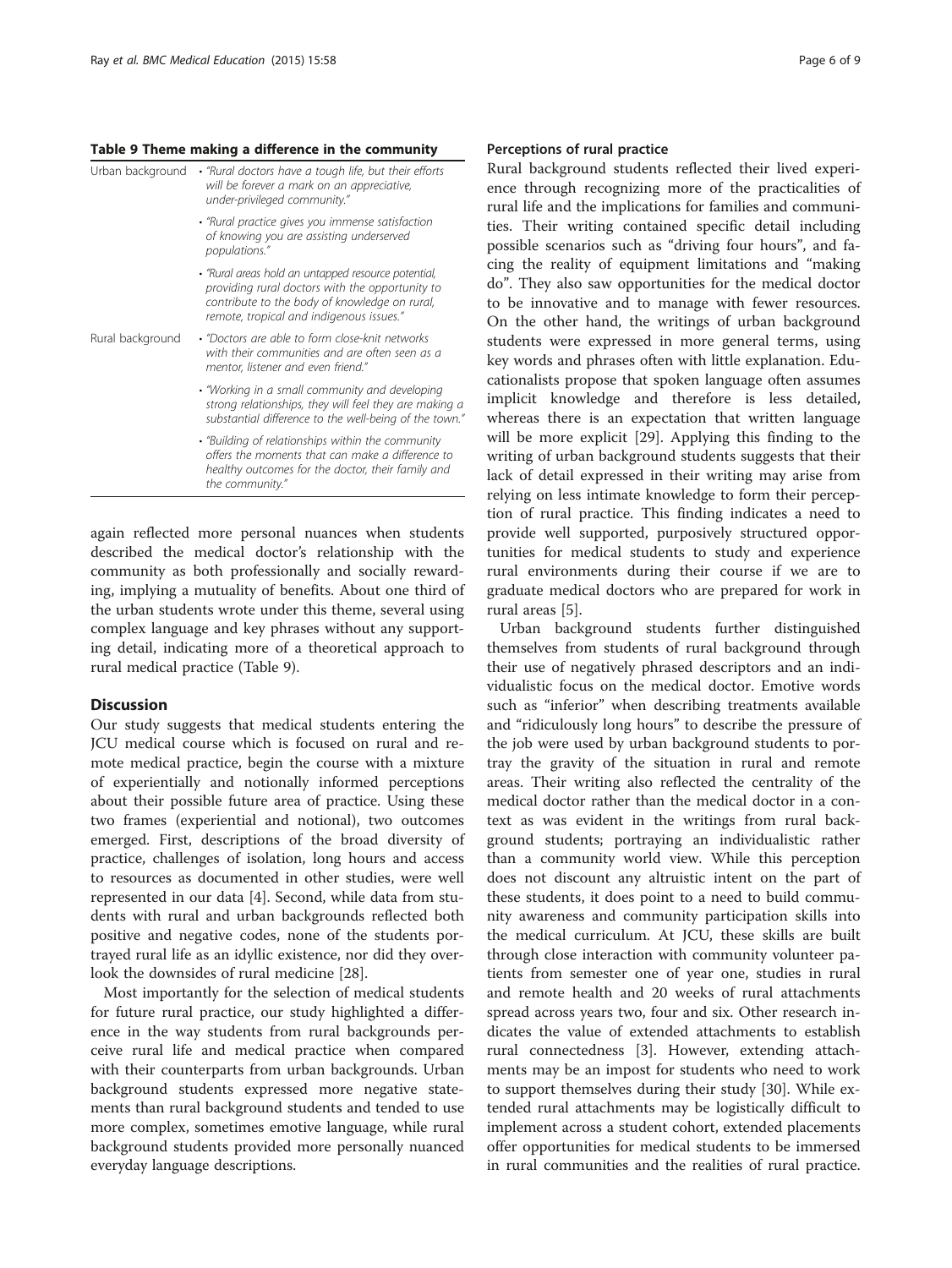The decline in empathy and idealism among medical students identified in previous studies [\[31,32\]](#page-8-0) maybe redirected through students' exposure to the hidden curriculum available in this type of placement, influencing attitudes to social justice and idealism [[33](#page-8-0)]. Thus, opportunities available during extended placements could increase the likelihood of medical graduates working in rural and remote, underserved locations.

# Implications for selection

While prior academic achievement is an essential part of medical selection, incorporating interviews undertaken by a panel of medical, academic and community members has also been shown to have some predictive validity when choosing applicants who will make "good" medical doctors [[34](#page-8-0)]. Given that medical selection interviews generally include a rating based on communication, and that the majority of medical applicants come from higher socioeconomic backgrounds, a bias towards articulate applicants who have the knowledge and skills to employ key phrases and complex language could be disadvantaging applicants from rural and remote backgrounds [\[35\]](#page-8-0). The issue of language could be all the more important in selection interview panels that include senior medical doctors, as a recent study of selection processes for specialties revealed that more emphasis was placed on the use of English, than on the content of the statement [\[36](#page-8-0)]. These factors are particularly important for medical schools like JCU, who seek students who are more representative of the populations they are most likely to serve [[37](#page-8-0)]. Our study revealed differences in style of language and word choice between urban and rural background students. Urban background students' language reflected notional understandings, while more often, rural background students tended to use everyday language. This was very evident when urban background students used words like "underserved populations" and "under-privileged communities" without any supporting detail, as opposed to phrases such as "practising in areas of need". A halo effect induced by formal language may elicit a more positive general impression, masking a lack of detail in applicant responses to specific questions [[38,39\]](#page-8-0). Additionally, when rural applicants are asked questions about rural living, they may revert to restricted code or less elaborate language when talking about this familiar environment or becoming more relaxed towards the end of the interview [\[29](#page-8-0)].

While it has been postulated that variations in word choice and use of language can occur related to social class [\[40](#page-8-0)], differences in rural and urban educational opportunities may also influence language expression. European studies suggest that students from disadvantaged backgrounds lack access to educational opportunities and role models that adequately prepare them for

tertiary education [[41\]](#page-8-0). In Australia, it is often the newly graduated, less experienced teachers who are placed in rural schools and this may have an impact on the quality of the educational opportunities available in some rural and remote locations, regardless of the intelligence of the students. While it is acknowledged that the practice of medicine requires good communication skills, an emphasis on well developed communication skills at selection may preclude rural applicants unnecessarily and overlooks the view that professional communication skills can be taught during the course [[42](#page-8-0)]. An undue focus on language skills could impact on the numbers of rural and remote background medical students, which is a well recognised factor in graduating medical doctors who are likely to practice in rural and remote locations [\[43\]](#page-8-0).

# Limitations

There were several limitations to this study including the voluntary nature of recruitment which prevented any theoretical sampling and the limitations posed by a time-limited written exercise. The writing task was compulsory, but its use for research purposes required consent. Perhaps only students who were confident about their academic writing, or particularly interested or motivated, volunteered to submit their essays for analysis. This could have limited our ability to access data from students who may exhibit less developed communication skills. However, the response achieved from all backgrounds is consistent with the demographics of the cohort and analysis across the data set achieved thematic saturation. Therefore, the outcomes of this study provide a valid indication of perceptions, but possibly not the breath of expression among these beginning medical students.

# Conclusion

Despite espousing a commitment to JCU's rural medicine course, beginning medical students expressed differing perceptions of rural life and practice influenced by their background. Rural background students used every day descriptive language to portray more positive perceptions of practicalities of rural life and medical practice. On the other hand, urban students' perceptions were more negatively nuanced and notionally constructed, often using key phrases amidst more complex language. These outcomes have several implications for medical schools such as JCU who use interviews as an important part of their selection process. First, admission/selection committees and interviewer pools need to include people from rural and underserved backgrounds. Second, applicants from rural and remote locations may be disadvantaged because of the interviewer's expectations concerning the use and complexity of language. Additionally, interviewers may be unduly positively influenced by the halo effect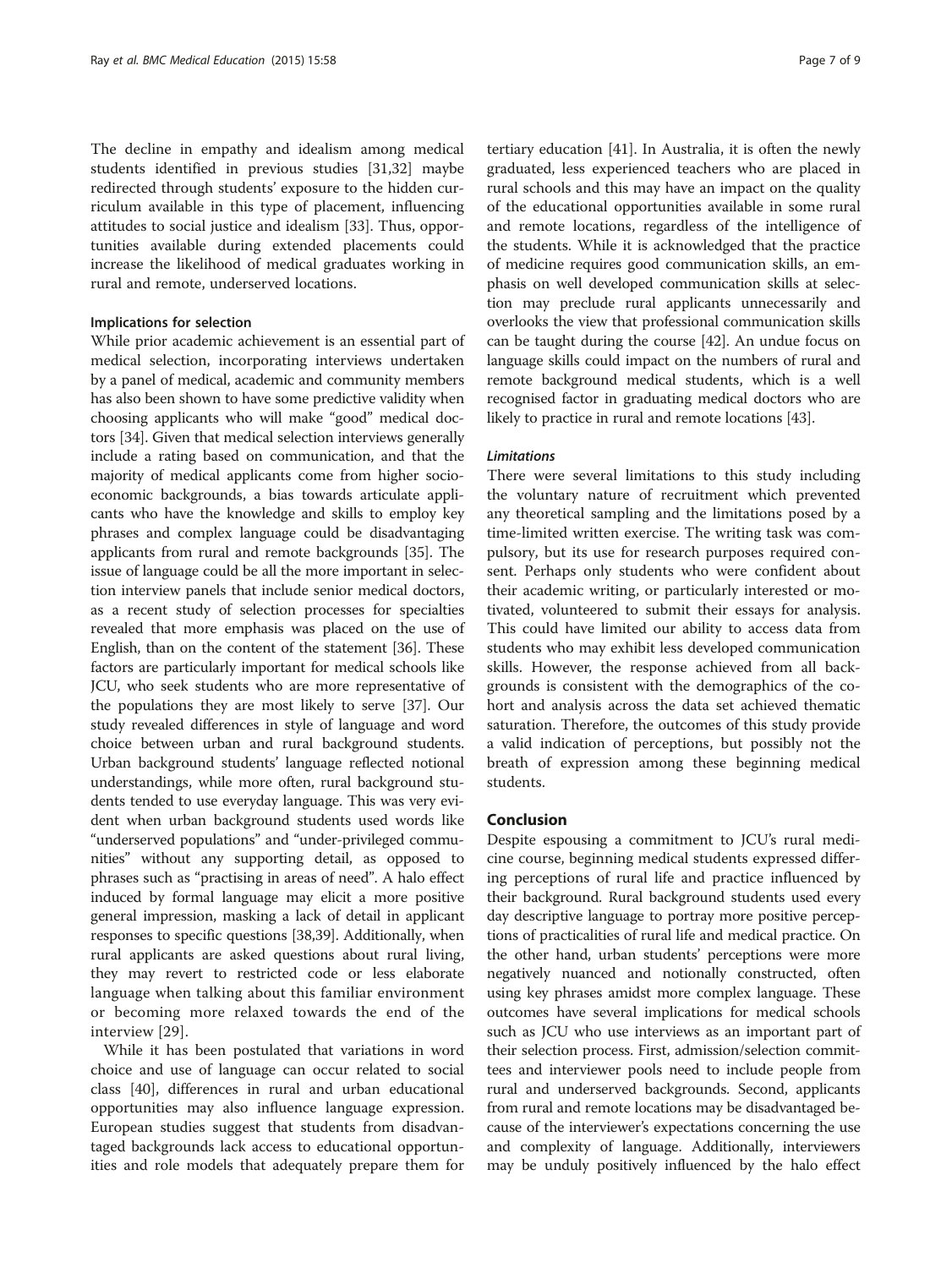<span id="page-7-0"></span>induced by an applicant who uses complex language incorporating key phrases. Interviewers need to be trained to recognise these potential points of bias and to listen beyond the language for the detail that indicates an applicants' suitability for medical courses designed to prepare medical doctors for practicing in underserved locations.

More research is needed to examine the influence of communication in medical student selection, specifically the impact that notional and experiential expression has on interviewers. Additionally, further research following these two cohorts is required to determine how their perceptions of rural medical practice change over their years in medical school and to identify if urban and rural/remote students become more aligned in their views after experiencing significant immersion in rural life and clinical practice.

#### Competing interests

The authors declare that they have no competing interests.

#### Authors' contributions

RR: developed the project, negotiated recruitment and data collection, contributed to the data analysis, drafted and reworked the paper. LY: assisted with promotion and recruitment, undertook the literature review, contributed to the analysis and reviewed and revised the paper. DL: managed the data, contributed to the data analysis and reviewed the paper. All authors read and approved the final manuscript.

#### Authors' information

RR: is the Chair of the Selection Committee for the Medical School and manages the selection interview process as well as teaching into the preclinical years of the medical degree and postgraduate medical education. As a rural health practitioner she has participated in tertiary health professional education at both regional and urban universities over the last 20 years. LY: is an educational psychologist who coordinates the post graduate programs in health professional education. Her research focus is medical education including teaching and learning strategies, mentoring, vertical integration and workplace learning and training in non-traditional contexts and settings. She is also interested in rural recruitment and retention of medical professionals for underserved populations.

DL: is completing a PhD in psychology with interests in cognitive processes related to health risk behaviour.

#### Acknowledgements

We acknowledge the work of Dr Judy Taylor who provided peer review for the project.

The Faculty of Medicine, Health and Molecular Science at James Cook University provided a small grant used to pay a research assistant. The Faculty did not contribute in any way to the design or management of the project.

#### Author details

<sup>1</sup>College of Medicine and Dentistry, James Cook University, Townsville 4811, Australia. <sup>2</sup>Department of Psychology, College of Health Care Sciences, James Cook University, Townsville 4811, Australia.

#### Received: 8 April 2014 Accepted: 9 March 2015 Published online: 25 March 2015

# References

- Hays R, Stokes J, Veitch J. A new socially responsible medical school for regional Australia. Education Health. 2003;16(1):14–21.
- 2. Rolfe IE, Pearson SA, O'Connell DL, Dickinson JA. Finding solutions to the rural doctor shortage: the roles of selection versus undergraduate medical education at Newcastle. Aust N Z J Med. 1995;25(5):512–7.
- 3. Henry JA, Edwards BJ, Crotty B. Why do medical graduates choose rural careers? Rural Remote Health. 2009;9:1083 [online].
- 4. Walker JH, DeWitt DE, Pallant JF, Cunningham CE. Rural origin plus a rural clinical school placement is a significant predictor of medical students' intentions to practice rurally: a multi-university study. Rural Rem Health. 2012;12. [online]
- 5. Tolhurst HM, Adams J, Stewart SM: An exploration of when urban background medical students become interested in rural practice. Rural Rem Health. 2006;6. [online]
- 6. Australian Bureau of Statistics. 3235.0 population by age and sex, regions of Australia. Canberra: Australian Bureau of Statistics; 2012. Available at [http://www.abs.gov.au/AUSSTATS/abs@.nsf/DetailsPage/3235.02012?](http://www.abs.gov.au/AUSSTATS/abs@.nsf/DetailsPage/3235.02012?OpenDocument) [OpenDocument.](http://www.abs.gov.au/AUSSTATS/abs@.nsf/DetailsPage/3235.02012?OpenDocument)
- 7. National Rural Health Alliance. Measuring the metropolitan-rural inequity. Fact sheet 23. Canberra: National Rural Health Alliance; 2010.
- 8. Rosenblatt RA, Chen FM, Lishner DM, Doescher MP. The future of family medicine and implications for rural primary care physician supply. Final report 125. Seattle: WWAMI Rural Health Research Center; 2010. Available at [http://depts.washington.edu/uwrhrc/uploads/RHRC\\_FR125\\_Rosenblatt.pdf.](http://depts.washington.edu/uwrhrc/uploads/RHRC_FR125_Rosenblatt.pdf)
- 9. Murray R. Do available predictions of future medical workforce requirements provide a sensible basis for planning? Med J Aust. 2012;197(5):267–8.
- 10. Laven G, Wilkinson D, Beilby J, McElroy H. Empiric validation of the rural Australian medical under-graduate scholarship' rural background' criterion. Australian J Rural Health. 2005;13:137–41.
- 11. Medical Training Review Panel. Thirteenth report. Canberra: Department of Health and Ageing; 2010. Available at [http://www.health.gov.au/internet/](http://www.health.gov.au/internet/main/publishing.nsf/Content/8A8F6AE5C97D86C5CA257BF0001B60DD/File/mtrp13.pdf) [main/publishing.nsf/Content/8A8F6AE5C97D86C5CA257BF0001B60DD/\\$File/](http://www.health.gov.au/internet/main/publishing.nsf/Content/8A8F6AE5C97D86C5CA257BF0001B60DD/File/mtrp13.pdf) [mtrp13.pdf](http://www.health.gov.au/internet/main/publishing.nsf/Content/8A8F6AE5C97D86C5CA257BF0001B60DD/File/mtrp13.pdf).
- 12. Australian Institute of Health and Welfare. Medical workforce 2012 National health workforce series no. 8. Cat. no. HWL 54. Canberra: AIHW; 2014.
- 13. Rural Health Workforce Australia. Medical practice in rural and remote Australia: combined rural workforce agencies national minimum data set report as at 30th November 2013. RHWA: Melbourne; 2014.
- 14. Laven G, Beilby J, McElroy H, Wilkinson D. Factors associated with rural practice among Australian-trained general practitioners. Med J Aust. 2003;179(2):75–9.
- 15. Roseamelia C, Greenwald JL, Bush T, Pratte M, Wilcox J, Morley CP. A qualitative study of medical students in a rural track: views on eventual rural practice. Fam Med. 2014;46(4):259–66.
- 16. Barrett FA, Lipsky MS, Nawal Lutfiyya M. The impact of rural training experiences on medical students: a critical review. Acad Med. 2011;86 (2):263. 210.1097/ACM.1090b1013e3182046387.
- 17. Lee Y, Barnard A, Owen C. Initial evaluation of rural programs at the Australian National University: understanding the effects of rural programs on intentions for rural and remote medical practice. Rural Remote Health. 2011;11:1602 [online].
- 18. Bore M, Munro D, Powis D. A comprehensive model for the selection of medical students. Med Teach. 2009;31(12):1066–72.
- 19. Adam J, Bore M, McKendree J, Munro D, Powis D. Can personal qualities of medical students predict in-course examination success and professional behaviour? An exploratory prospective cohort study. BMC Med Educ. 2012;12(1):69.
- 20. Murray RB, Larkins S, Russell H, Ewen S, Prideaux D. Medical schools as agents of change: socially accountable medical education. Med J Aust. 2012;196(10):653 [online].
- 21. Laurence CM, Zajac IT, Turnbull DA, Sumner KE, Fleming J. Applicants to the University of Adelaide medical school: influences, motivation and alternative career choices. Focus Health Professional education: A Multidisciplinary J. 2013;14(2):81–91.
- 22. Wilson IG, Roberts C, Flynn EM, Griffin B. Only the best: medical student selection in Australia. Med J Aust. 2012;196(5):357 [online].
- 23. King N. Using templates in the thematic analysis of text. In: Cassell C, Symon G, editors. Essential guide to qualitative methods in organisational research. London: Sage Publications; 2004. p. 256–70.
- 24. Crabtree BF, Miller WL. Using codes and code manuals. In: Crabtree BF, Miller WL, editors. Doing qualitative research. 2nd ed. Thousand Oaks: Sage Publications; 1999.
- 25. Ray RA. General practice registrars' intentions to pursue a rural general practice career: a retrospective study. In: Project report. Townsville: James Cook University; 2012.